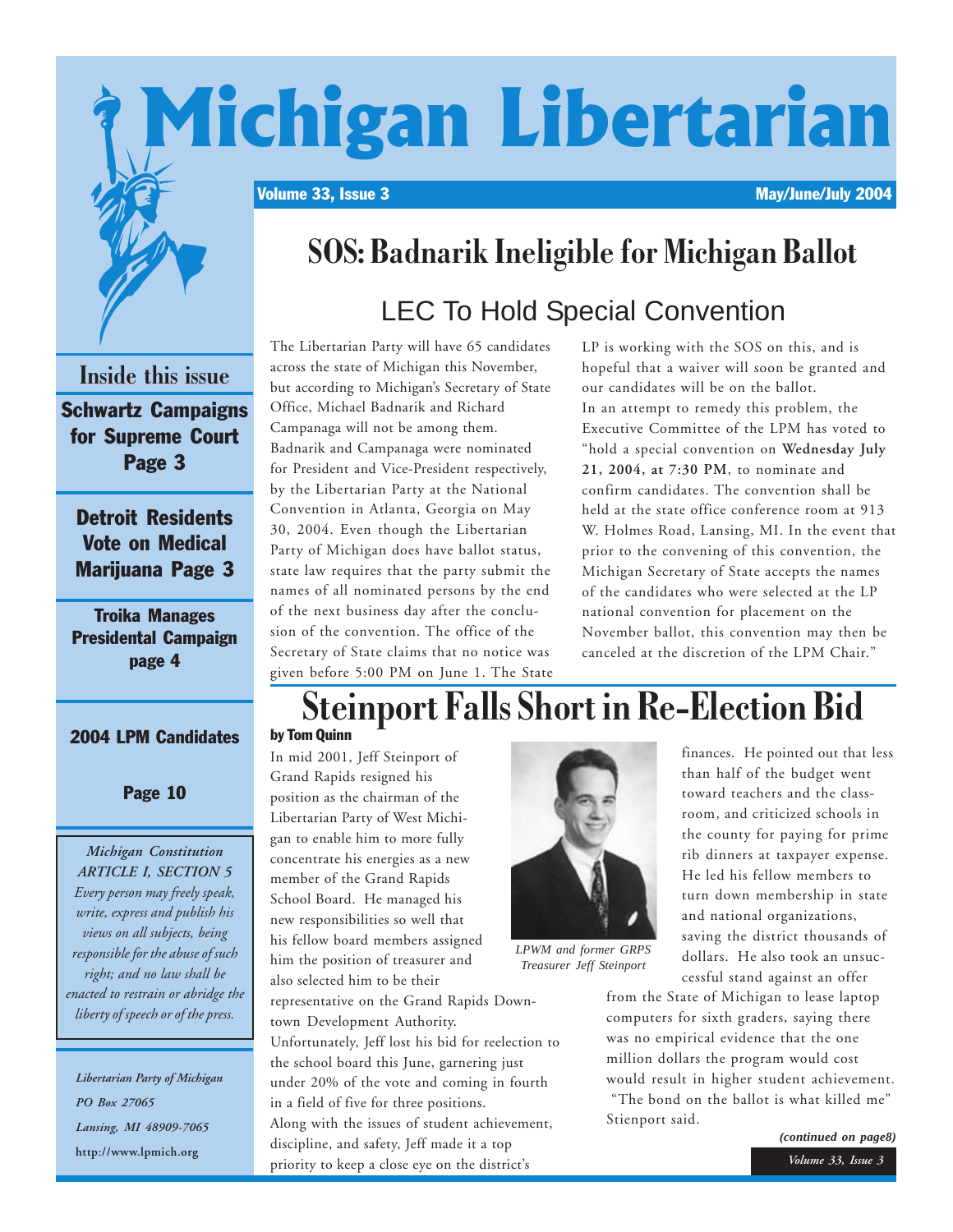### **LPM Officers and Directors**

| Chair               | Mike Donahue          | chair@lpmich.org          |
|---------------------|-----------------------|---------------------------|
| Vice Chair          | Jim Miller            | vicechair@lpmich.org      |
| Secretary           | Tom Quinn             | secretary@lpmich.org      |
| Treasurer           | Will White            | treasurer@lpmich.org      |
| At-Large Director   | Nathan Allen          | knathan_knows@yahoo.com   |
| At-Large Director   | Jim Allison           | allison10@comcast.net     |
| At-Large Director   | Rae Jozwiak           | jozie@mail.com            |
| At-Large Director   | Dan Sheill            | dsheill@umich.edu         |
| At-Large Director   | Greg Stempfle         | stempfle@hotmail.com      |
| Newsletter          | Jamie Lewis           | newsletter@lpmich.org     |
| Database Output     | <b>Emily Salvette</b> | salvette@ameritech.net    |
| Database Input      | Mark Byrne            | iwantska@hotmail.com      |
| Pledge Program      | Ben Bachrach          | ben45@lpmich.org          |
| Campaign Managers   | Barbara Goushaw       | bgoush@aol.com            |
| Campaign Fund       | Dianne Szabla         | dianneszabla@netscape.net |
| Assistant Treasurer | vacant                | vacant                    |
|                     |                       |                           |

Subscribe to *LPM Online*

the weekly email newsletter of the LPM.

Sign up at:

**http://www.lpmich.org/lpmonline/subscribe.htm**

### **Newsletter Information**

The *Michigan Libertarian* is published bimonthly as the official newsletter of the Libertarian Party of Michigan, 913 W. Holmes Road, Lansing, MI 48910. Phone: (888) FREE-NOW

#### **Submissions:** Please email articles to **newsletter@lpmich.org** Only electronic format will be accepted. Acceptable formats are plain

text, Word97, RTF, HTML, Pagemaker 6.5+. Any other formats, please ask first.

**Deadline:** The next deadline for submission of articles and advertising is August 1, 2004.

**Advertising:** Please email advertising to **newsletter@lpmich.org** Only electronic format will be accepted. Because of the nature of various programs, please send ads in .p65 format. Above formats are also acceptable, but layout or resolution may be lost in the publication process. Please mail payment to:

> Libertarian Party of Michigan Newsletter Advertising PO Box 27065 Lansing, MI 48909-7065

**Advertising Rates:** Full Pg \$200, Half Pg \$100, Quarter Pg \$50. 25% discount for LPM Candidates, 50% discount for LPM Affiliates.

**Visit:** http://www.lpmich.org/Newsletters/index.html for more information.

# **From the Chair**

#### by Michael Donahue

Greetings to all Michigan Libertarians!

It's been over two months since you honored me with the Chairmanship of the Libertarian Party of Michigan and I must admit to still being a bit overwhelmed by it all. To put it mildly, things have been hectic. However, I suppose that's to be expected in a presidential election year.

The first thing to keep us occupied was the clearing out of the Hazel Park Headquarters which ceased operation as of May 31, 2004. After many hands pitched in to remove all our belongings the goal was accomplished successfully. Thanks go to a lot of people but I want to especially commend Nathan Allen, Leonard Schwartz and Will White for taking so much responsibility and making sure the job was done. And we can't overlook our good friend, Fred Collins, who provided an official dumpster of his own and carted away the items we no longer could use. We now are nicely situated in our new Headquarters in Lansing where we are, thankfully, spending much less of our financial resources each month to have a presence in an accessible location for all our members across the state. If you haven't visited the new office please do so whenever you can. The address and phone etc. are listed on our website.

The next item on our agenda was the National Convention of the Libertarian Party in Atlanta, Georgia May 27 through 31, 2004. Our state was well represented by 30 delegates who participated in the work, fun and excitement of the Convention. The balloting for our presidential nominee was very interesting, to say the least, and by now you all know the results. Michael Badnarik is an outstanding candidate and I urge all of you to get behind his campaign and support it whatever way you can. I was very proud of all of our delegates in Atlanta for the way they approached their duties in choosing our various nominees and Party officials. Michigan had one of the larger delegations to the Convention and therefore enjoyed great visibility all weekend. We especially were visible when one of our own, Fred Collins, was named National Campaign Manager for the Badnarik Campaign. As you can easily recognize, this is an enormous job and any help you can offer Fred over the next few months will be greatly appreciated. Now we have another reason to get behind the Badnarik Campaign. Our Michigan delegation, by the way, was part of the over 800 delegates and over 1,000 registrants to the Convention, thus making it one of the more well attended Conventions in recent memory. All in all, you were well represented by our delegation which did its part in putting forth a very favorable image for the National Party as you may have noticed if you watched the proceedings on C-Span. I would urge all of you to consider attending a National Convention some year. It's an impressive event.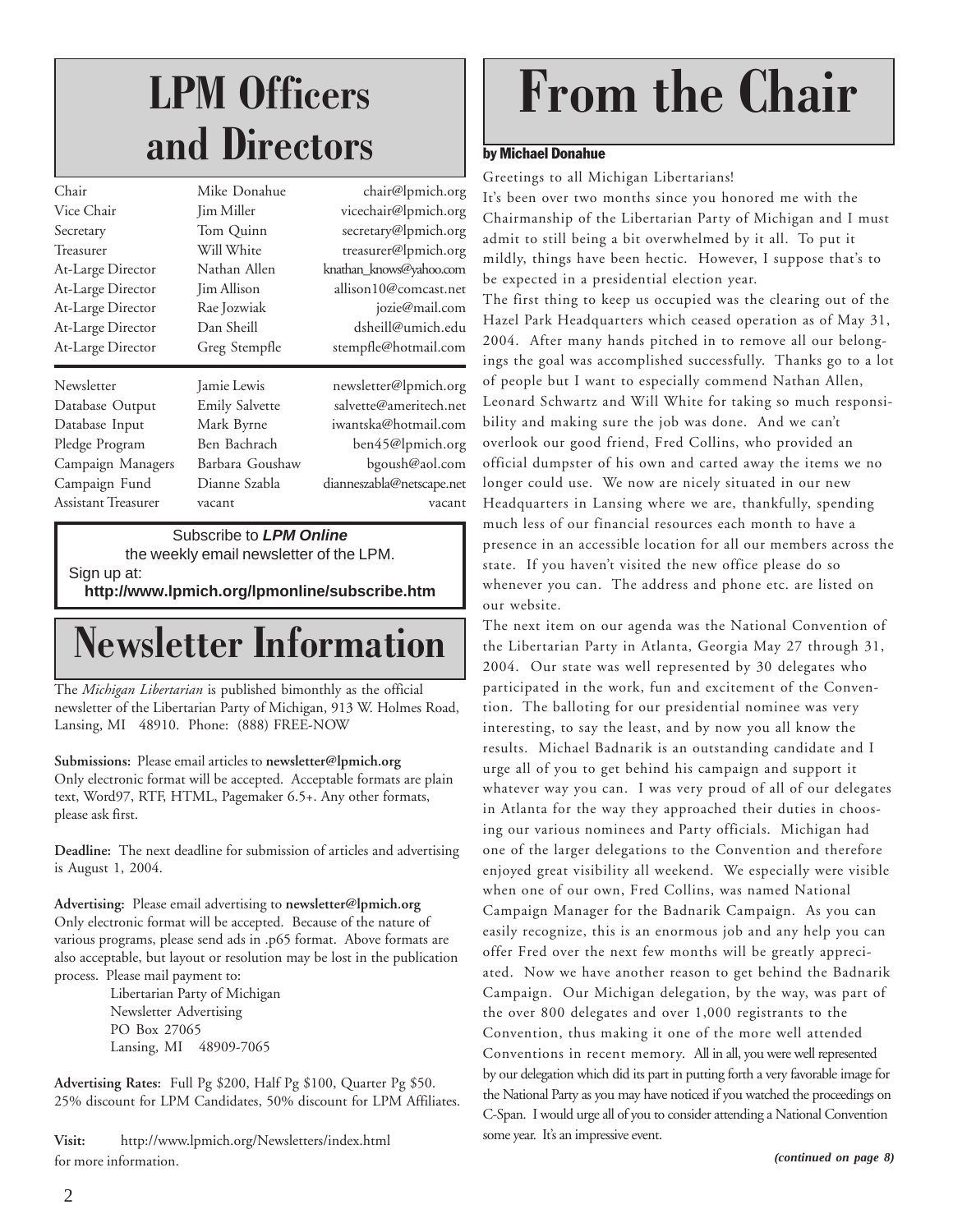### **Schwartz Campaigns for Supreme**

#### **Court**

#### by Nathan Allen

Leonard Schwartz launched his campaign for state Supreme Court justice on Memorial Day weekend. He started handing out campaign literature at community events. His campaign slogan is "Common sense on the bench." The Supreme Court does more than merely decide cases appealed from the Court of Appeals.

1. The Supreme Court issues rules governing lawyers and court procedure. 2. Supreme Court precedents create rules interpreting the state constitution and statutes.

3. Supreme Court precedents create rules of common law governing areas of law not governed by the constitution and statutes.

These rules effect how government bureaucrats and other people treat you, even if you never go to court. These rules should foster efficiency. It's common sense.

Democracy is based on the principle that you can manage your own affairs better than can government bureaucrats. Efficiency involves getting government bureaucrats off your back. It's common sense. The Supreme Court is quasi-partisan. Candidates are nominated by political parties. But each candidate's political affiliation doesn't appear on the ballot. In 2004, each party can nominate two candidates. The Libertarian Party nominated only Leonard. The Green Party didn't nominate anybody at its convention in May. The Democrats and Republicans will nominate their candidates in August. One Democrat and one Republican are running for re-election.

Leonard has been a member of the Libertarian Party since 1980. He is the election law adviser and campaign finance law adviser for the Libertarian Party of Michigan and its candidates. Leonard has been an officer of the state and county parties. In LPM's 2001 petition drive to restore ballot access, Leonard collected 2295 signatures, more than anyone else in the party. He ran for Oakland County prosecutor in 2000 and for a district court judgeship in 2002.

Leonard's website is www.Schwartz45.com. He is running to promote libertarianism. He is running to win.

### **Advertising \$pace Available** Over 1,000 Libertarians across the state read the Michigan Libertarian.

Would you like to advertise your business or organization in this newsletter? Would you like to help the LPM offset their costs and promote your product or group?

Advertising Rates: Full Pg \$200, Half Pg \$100, Quarter Pg \$50. 25% discount for LPM Candidates, 50% discount for LPM Affiliates.

### Detroit Residents to Vote on Medical Marijuana

#### by Greg Stempfle

A milestone in Michigan history may be made this August when Detroit becomes the first city in our state to vote on the issue of medical marijuana. Libertarian Party member Timothy Beck of Detroit has successfully placed such an initiative on this year's primary ballot. Beck is Chairman for the Detroit Coalition for Compassionate Care, the group organized by community and political activists to spearhead the effort. The measure has officially been certified to appear on the ballot after signatures were submitted to the City Clerk.

A number of elected officials are supporting the proposal including several City Councilmen and State Senators. Former US Surgeon General Joycelyn Elders has endorsed the proposal as well as syndicated talk show host and former Marine, Montel Williams. Williams, if you remember suffers from MS and was arrested last year at Metro Airport on charges of drug paraphernalia.

This was the second attempt to put such an initiative before Detroit voters. A nearly identical measure was tried two years ago and thrown out in court on a minor technicality. It is likely that voters in Ann Arbor will also be voting on a similar measure in November. Twice the number of required signatures

*(continued on page 4)*



www.800goquick.com/voip

3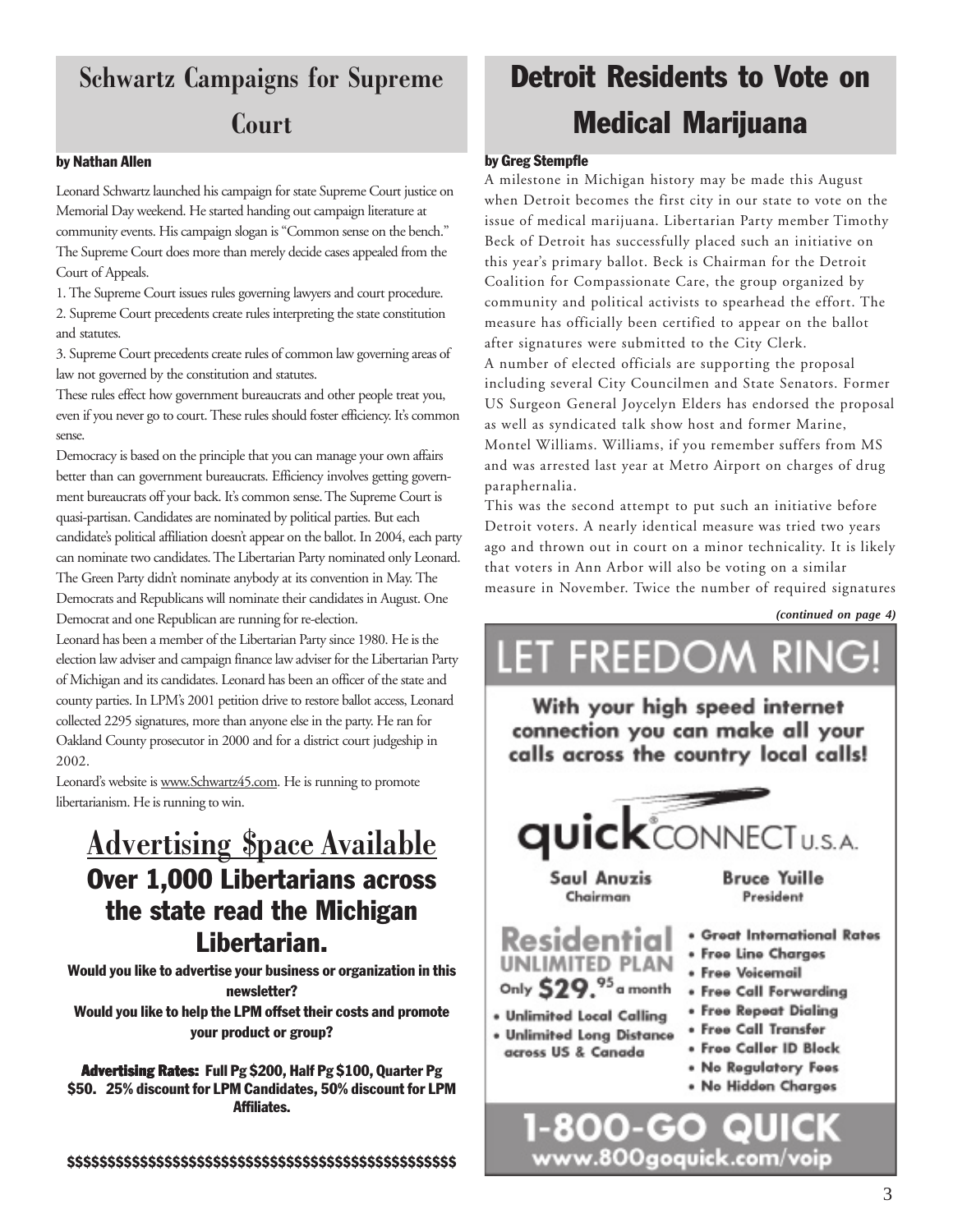#### by Keith Edwards



*Left to Right: Jim Allison, Will White, Tom Quinn, Rae Jozwiak, Nathan Allen, Dan Sheill, Greg Stempfle, Mike Donahue. Not Pictured: Jim Miller*

Sunday afternoon drive. Hope to see you there! Riding on the wave of unity established at the State Convention, the Executive Committee of the Libertarian Party of Michigan laid out its organizational plans for the 2004-05 year at its meeting at the new Headquarters in Lansing on May 16. Chair Mike Donahue started the ball rolling by asking each LEC member to oversee one or more of the LPM's functions. This gets the at-large directors more involved in actual operations. For example, Rae Jozwiak will oversee convention planning by the sponsoring affiliate. Greg Stempfle will serve as political director including candidate development. While there appears to be some overlap, the system will be tweaked as time passes to avoid blurring of responsibility.

Stempfle announced he plans to hold two leadership conferences stressing candidate training. Jozwaik will coordinate the convention chair's plans with the treasurer and be sure that the timeline will work.

Affiliate development will be pushed by Vice Chair Jim Miller along with former Chair Bill Gelineau and a membership chair to be named. Nathan Allen will work with Treasurer Wil White on financial matters. Dan Sheil will oversee marketing and work on student outreach. Secretary Tom Quinn will oversee web site, newsletter and communications director. Jim Allison will work with Steve VanTil in the webmaster job, succeeding Ben Bachrach who has been a tower of strength in the LPM for years.

Donahue reported that there are prospects for new affiliates in St. Clair, Monroe and Isabella counties.

The meeting was well attended by other activists who also provided input.

# LEC Makes Plans | LPM State Picnic

#### by Rosemarie Jozwiak

We hope everyone will join us for the festivities as the 2004 LPM State Picnic being hosted by the Tri-City affiliate on Sunday, August 22.

Invitations have been issued to both the Presidential and Vice-Presidential candidates. As of this printing, confirmation of attendance has been received from Mr. Campagna.

So for those who were unable to attend the National Convention in Atlanta, this is an ideal opportunity to meet and speak to him (them?) personally. Let's show the media that support is strong for our candidates. And don't forget to invite that dissatisfied with the D's and R's, libertarian-leaning person to attend with you. It is just a short

### **Medical Marijuana**

#### *(continued from page 3)*

were submitted to the Ann Arbor Clerk last month for their proposal.

Since 1996 when California and Arizona votes said "yes" to medical marijuana, the issue has won every single time it has appeared on the ballot.

Specifically, the proposal asks voters to amend the city code by granting an exemption under city ordinances (protection from criminal prosecution) to those residents who need to possess and use the marijuana plant for medicinal purposes. The proposal would amend Chapter 38. Offenses, Miscellaneous Provisions by adding two sections. A new §38-11-9 would permit possession of marijuana "under the direction, prescription, supervision, or guidance of a physician or other licensed medical professional." A new §38-11-32 would exempt patients from prosecution under the "Drug Paraphernalia" section so that they may possess the means needed to ingest marijuana."

Please visit their website www.mmdetroit.org for additional information.

Medical marijuana is a winnable issue with Americans across the board. All libertarians are encouraged to help out with this effort. If you are interested in working at a poll on Primary Tuesday, August 3, please contact Tim Beck at info@mmdetroit.org.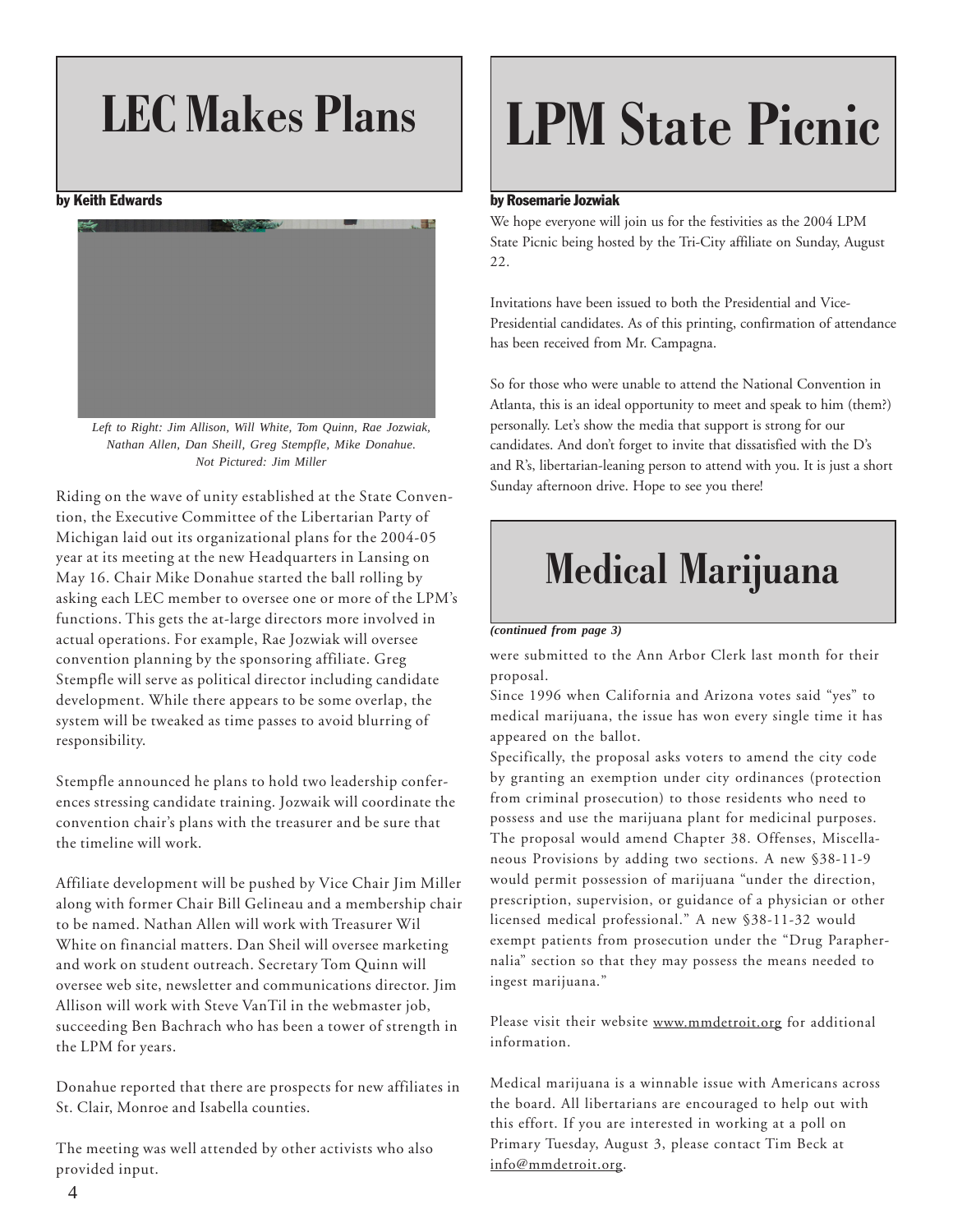## **Calendar of Events**

**July 14, 2004 -** 6:30 PM MACOMB COUNTY monthly meeting. Drinks and dinner at 6:30 PM, business begins at 7:00 PM. Location: Miles World Restaurant, 17689 Masonic, Fraser, MI 48026, 586-415-4500. **Contact: Keith Edwards Phone: (586) 777-7468 E-mail: keithmarni@aol.com**

**July 21, 2004- 7:30 PM Special Convention of the LPM. All dues paying members are encouraged to attend. Location: LPM State Office 913 W. Holmes Road; Southwind Office Park - Conference Room Lansing, MI 48910 Contact: Mike Donahue Phone: (313) 837-9082 E-Mail: forumshopper@comcast.net**

**July 25, 2004 -** 12:00 PM Regular Executive Committee Meeting of the LPM. All dues paying members are welcome to attend. **Location:** LPM State Office 913 W. Holmes Road; Southwind Office Park - Conference Room Lansing, MI 48910 **Contact:** Mike Donahue **Phone:** (313) 837-9082 **E-mail:** forumshopper@comcast.net

**August 2, 2004-** 7:30 PM The Tri-City Libertarian Party holds a general meeting on the first Monday of each month. Location: Lone Star Steakhouse on Tittabawassee Road in Saginaw (near I-675) **Contact: Dick Jozwiak Phone: (989) 922-5226 E-mail: jozie@mail.com**

# **Affiliate News**

#### **Wayne County Elects Officers for 2004**

At their annual County Caucus this spring in Dearborn, the Wayne County Libertarians chose Greg Stempfle to be the County Chair during this hectic campaign season. Greg has served as Chair in the past and has also edited both the state and county newsletters.

Elected to Vice-Chair for the first time was Loel Gnadt. Loel has served on the board for a number of years and is one of the county's most dedicated activists. David Nagy will again keep track of our

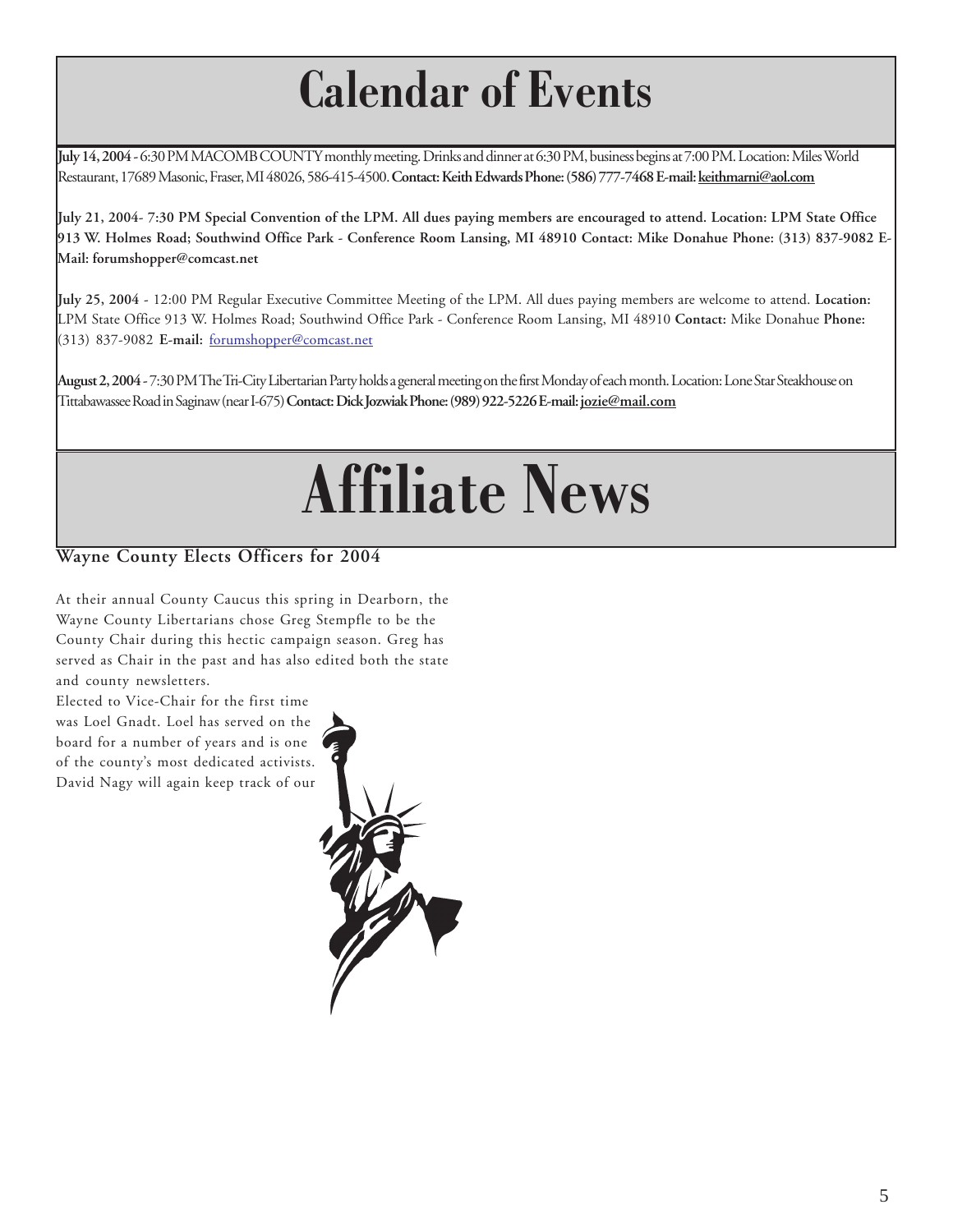## **Calendar of Events**

**August 11, 2004 -** 6:30 PM MACOMB COUNTY monthly meeting. Drinks and dinner at 6:30 PM, business begins at 7:00 PM. Location: Miles World Restaurant, 17689 Masonic, Fraser, MI 48026, 586-415-4500. **Contact: Keith Edwards Phone: (586) 777-7468 E-mail: keithmarni@aol.com**

**August 12, 2004 -** 7:00 PM Libertarian Party of West Michigan monthly meeting. Location: Club North Banquet Room at 1359 Plainfield NE; just North of Leonard in Grand Rapids. **Contact: Membership Director Steve Van Til Phone: (616) 738-2807 E-mail: stevev@lpwm.org**

**August 15-21, 2004** The Tri-City Libertarian Party will have a booth at the Midland County Fair (Sunday, through Saturday). Location: Midland Fair Grounds, Midland, MI **Contact: Richard Jozwiak Phone: (989) 922-5226 E-mail: jozie@mail.com**

**August 22, 2004 -** 1:00 PM LPM State Picnic 2004 hosted by the Tri-City Libertarian Party Guest Speaker: Vice-Presidential candidate Richard Campagna Location: Richland Township Park, 200 Parkside Lane, Hemlock, MI **Contact: Rae Jozwiak Phone: (989) 922-5226 Email: jozie@mail.com**

**September 9, 2004 -** 7:00 PM Libertarian Party of West Michigan monthly meeting. Location: Club North Banquet Room at 1359 Plainfield NE; just North of Leonard in Grand Rapids. **Contact: Membership Director Steve Van Til Phone: (616) 738-2807 E-mail: stevev@lpwm.org**

**October 14, 2004 -** 7:00 PM Libertarian Party of West Michigan monthly meeting. Location: Club North Banquet Room at 1359 Plainfield NE; just North of Leonard in Grand Rapids. **Contact: Membership Director Steve Van Til Phone: (616) 738-2807 E-mail: stevev@lpwm.org**

**November 11, 2004 -** 7:00 PM Libertarian Party of Michigan monthly meeting. Location: Club North Banquet Room at 1359 Plainfield NE; just North of Leonard in Grand Rapids. **Contact: Membership Director Steve Van Til Phone: (616) 738-2807 E-mail: stevev@lpwm.org**

**December 9, 2004 -** 7:00 PM Libertarian Party of West Michigan monthly meeting. Location: Club North Banquet Room at 1359 Plainfield NE; just North of Leonard in Grand Rapids. **Contact: Membership Director Steve Van Til Phone: (616) 738-2807 E-mail: stevev@lpwm.org**

**February 26, 2005 -** 6:00 PM Freedom Dinner 2005 hosted by the Tri-City Libertarian Party Location: The Grand Banquet & Conference Center, Essexville, MI **Contact: Rae Jozwiak Phone: (989) 922-5226 E-mail: jozie@mail.com**

### **Troika Manages Presidential Campaign**

#### by Jamie Lewis

"Close" seems inadequate to describe the Presidential voting at this year's National Libertarian Convention. After three ballots featuring three of the most qualified presidential candidates ever, the Texas Constitutional scholar, Michael Badnarik, emerged as the Libertarian nominee to challenge assumed nominees George Bush and John Kerry. The first challenge to be overcome was that up until the Atlanta Convention Michael was operating on what he says "would generously be referred to as a shoestring budget" and a campaign team of two people.

#### Enter Fred Collins.

Fred Collins gave the Second nominating speech for Badnarik at the convention and followed that up by stepping forward as the Campaign Manager. Fred then brought in fellow Troika members Barb Goushaw-Collins as Assistant Campaign Manager and Greg Dirasian as IT Manager.

The Troika team has been very successful in getting Michigan Libertarian Party members elected to non-partisan offices in Michigan. David Eisenbacher and Martin Howrylak in Troy, Andy LeCureaux in Hazel Park, and Erin Stahl in St. Clair Shores all won with the assistance of Troika. Since the new management team has been in place, the campaign team has grown from 2 to over 20 members from across the country, many of them being former Gary Nolan and Aaron Russo supporters. A campaign headquarters is being set up in Austin Texas. The top priorities for the campaign right now are fundraising, writing position papers, scheduling events and appearances, coordinating those plans with travel arrangements and media interviews. The fundraising goal has been set at over \$100,000 a week with 80% of all funds raised to be dedicated for TV advertising. Yard signs, bumper stickers and campaign Literature are being designed to be downloaded by the state campaign committees so they can be produced locally.

Coordinating a national campaign is a huge undertaking and can only be done well if you have reliable and dedicated people to handle the details on the state level. In Michigan Jim Allison has been named coordinator for Michael Badnarik's campaign. "I'd like to put together a successful trip through Michigan for him in mid September" Allison says. "I have a fundraising dinner in the planning process in Macomb County, but nothing is set in stone as of yet. I'm thinking about booking him at colleges in the area too. If you know of any large groups or events that he could speak at, or have ideas about other events for our Presidential candidate, let me know. The more ideas the better!"

For the latest campaign information go to www.badnarik.org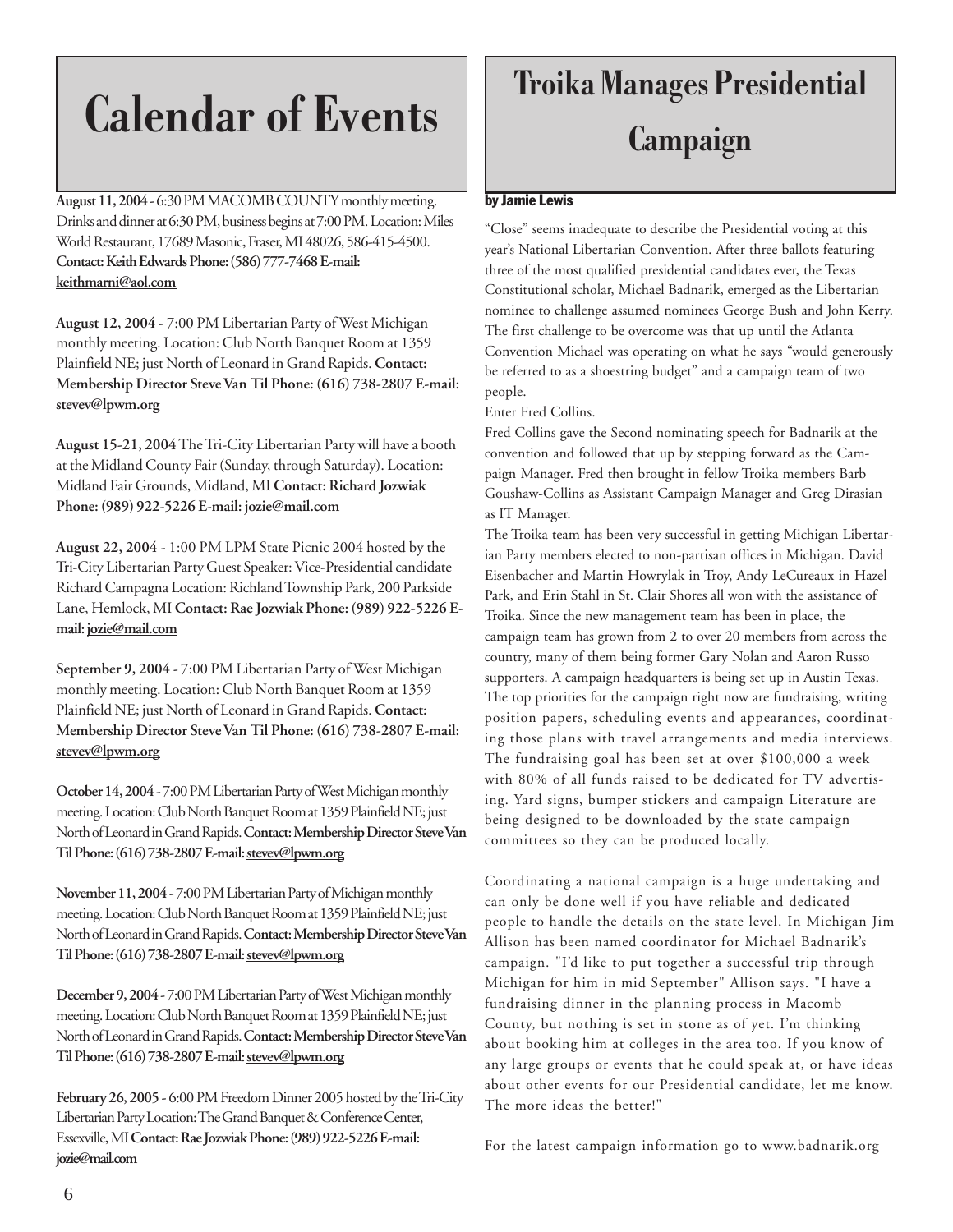### **Affiliate Information**

**Capital Area Libertarian Party** (includes Clinton, Eaton, Ingham, Shiawassee) *(continued from page 1)* Chair: Bob Broda (517) 321-764**7** Website: www.calparty.org

#### **Kalamazoo & St. Joseph Counties Libertarian Party** (includes Branch, Calhoun, Kalamazoo, St. Joseph)

Meets the first Monday of every month at 7:00 PM at TGI Friday's Restaurant in Oshtemo, Michigan. Chair: Matthew Umlor, mattumlor@yahoo.com Website: www.kalamazoolp.org

#### **Libertarian Party of Livingston County**

Chair, David Buck, (810) 220-5741

#### **Libertarians of Macomb County**

The LMC holds regular monthly meetings on the second Wednesday of every month (excluding December) at Mile's World 17689 Masonic (near Groesbeck), Fraser, MI 48026. Join us for cocktails and/or dinner at 6:00 pm, business begins at 7:00 pm. Chair, Keith Edwards, (810) 777-7468, keithmarni@aol.com Website: www.macomblp.com

#### **Libertarian Party of Mid-West Michigan** (includes Lake, Manistee, Mason, Missaukee, Osceola, Wexford)

General Membership meetings are every second Saturday at 6:00pm at Kountry Kitchen Restaurant, 1920 N. Mitchell in Cadillac.

Chair, Brian Kluesner, (616) 723-7087, Website: www.pecktec.com/lpmwm

#### **Libertarian Party of Oakland County**

Meets the 4th Wednesday of every month at Sila's, 4033 W. 12 Mile Rd, Berkley. Sila's is 2 blocks east of Greenfield on the south side of 12 Mile Road. Chair, Nathan Allen (248) 363-3790, nathan1117@msn.com Website: www.lpocmi.org

**Libertarian Party of South Central Michigan (**includes Hillsdale, Jackson, Lenawee) Chair, James Parker, (517) 439-0643, jamesp@epcorp.com

#### **Libertarian Party of Washtenaw County**

The Libertarian Party of Washtenaw County meets every Thursday evening at 7:30 p.m. at Cubs AC Restaurant located in the Colonial Lanes Bowling Center, 1950 S Industrial Hwy, Ann Arbor. All meetings are open to the public. The first Thursday of every month is a business meeting. Other meetings feature speakers, project work, or social events. Chair: Lawrence (Larry) Johnson, Michlibertarian@comcast.net, 734-476-7817 Website: www.lpwash.org

**Libertarian Party of Wayne County** (includes Monroe, Wayne) The party holds regular monthly meetings at 6:30 pm. on the first Thursday of every month at City Tavern Restaurant in Dearborn at 14316 Michigan Ave., between Greenfield and Schaefer. Chair: Greg Stempfle stempfle@hotmail.com Website: www.mi.lp.org/affiliates/wayn/

**Libertarian Party of West Michigan** (includes Allegan, Barry, Ionia, Kent,

### **Special Convention**

It is the intention that the special convention confirm the nominations of Michael Badnarik and Richard Campagana. Those names will be submitted, along with any other state representative nominees, to the Secretary of State's office before 5:00 PM on July 22 to comply with the letter of the law. All state party members are encouraged to attend this meeting. In the possibility that the SOS changes its position and renders a decision favorable to the LP, the special convention will not be necessary and may be canceled. Any cancellation or change will be noted on the LPM web site at http://www.lpmich.org/ and on the LPM office telephone at 1-888-FREE NOW.

Mecosta, Montcalm, Muskegon, Newaygo, Oceana, Ottawa) Monthly meetings held in Grand Rapids at Club North's Banquet Room at 1359 Plainfield NE, just north of Leonard. Meetings are held on the second Thursday of each month at 7:00pm. Chair: Ron Heeren rlheeren@attbi.com Website: www.lpwm.org

**Libertarian Party of Van Buren County** (includes Barrien, Cass, Van Buren) Vice Chair: Harold Hester hhstr@lodisnet.com Website: www.lpmich.org/affiliates/vblp

#### **St. Clair County Libertarian Party**

Monthly meeting is at the Murphy Inn and Pub in the city of St. Clair on the 3rd Tuesday of the Month starting at 7 PM. dinner at 6:30 Chair: Mark Byrne iwantska@hotmail.com website: www.lpmich.org/affiliates/scclp/ index.htm

**Thumb Area Libertarian Party (**includes Genesee, Huron, Lapeer, Sanilac, Tuscola) Meets the second Tuesday of every month at Whitey's Restaurant in Davison. Chair, Paul Hitch, phitch@intouchmi.com

**Tri-Cities Libertarian Party** (includes Bay, Midland, Saginaw, Isabella, Gratiot, Clare, Gladwin)

The TCLP holds a general meeting on the first Monday of each month at Lone Star Steakhouse on Tittabawassee Road in Saginaw (near I-675). Dinner is followed by the evening's guest speaker at 7:30, and the business meeting shortly afterward. Chair: Richard Jozwiak jozie@webinabox.com Website: www.TriCityLibertarianParty.org

#### **Traverse Bay Libertarian Party** (includes Antrim, Benzie, Grand Traverse, Kalkaska, Leelanau)

Chair, Jerold Coon, jtcoon@gtii.com Website: www.lpmich.org/affiliates/tblp

**Upper Peninsula Libertarian Party** (Includes: Alger, Baraga, Chippewa, Delta, Dickinson, Gogebic, Houghton, Iron, Keweenaw, Luce, Mackinac, Marquette, Menominee, Ontonagon, Schoolcraft)

Chair, John Loosemore, (906) 334-2922, Website: www.lpmich.org/affiliates/ uplp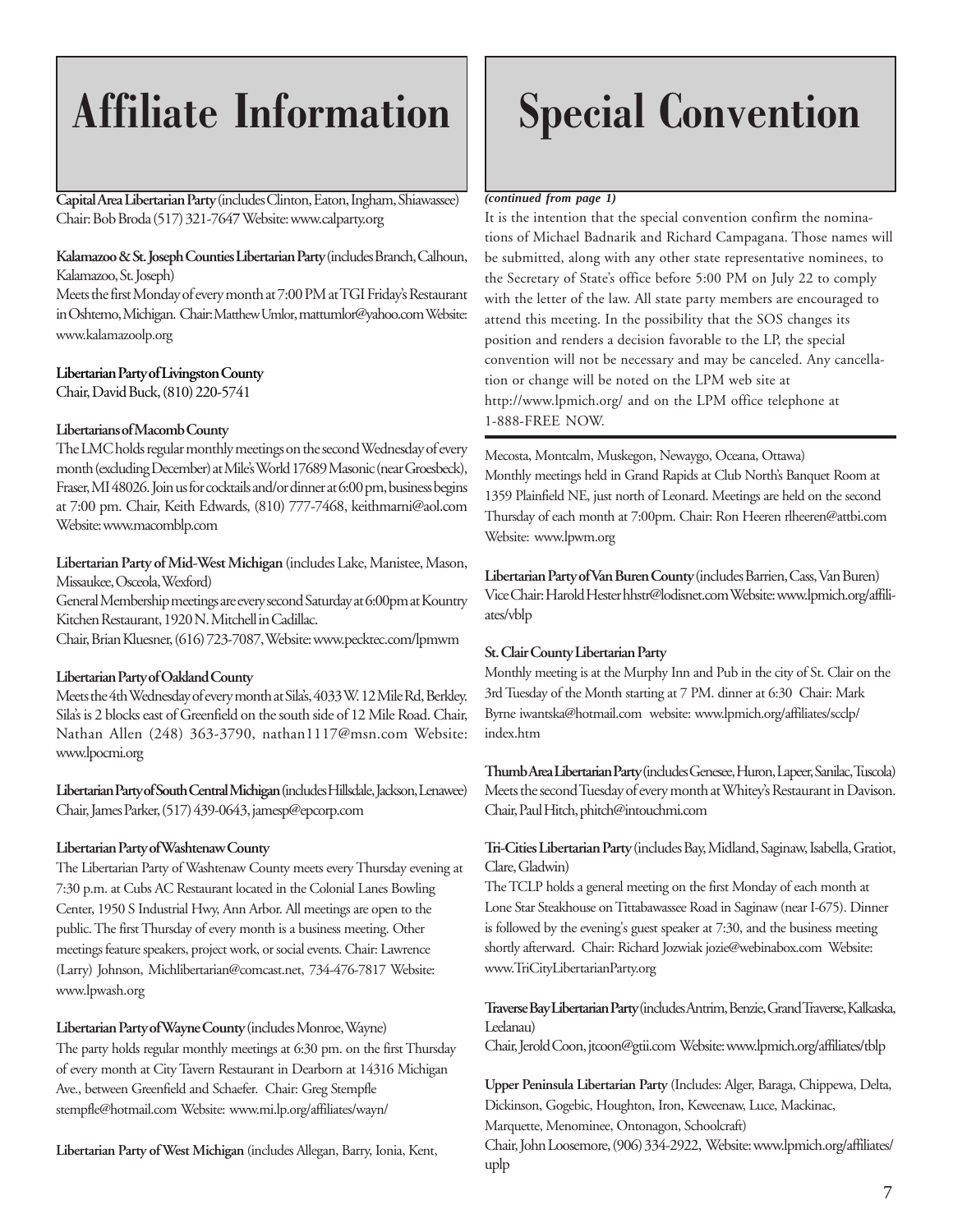### From The Chair

#### *(continued from page 2)*

On another front, your State Party Libertarian Executive Committee (LEC) has already had its first regular meeting. Let me say right here that the newly elected LEC appears to be outstanding. Its members are nicely representative of all parts of our state and include some relatively new Libertarians as well as some old timers who've been around the barn a few times. It's a great mix and I believe it promises a fine year ahead. I have asked several members of the Party to pitch in this year and help with duties and projects to make the overall burden a little lighter for all of us. I am a firm believer in utilizing as many members as possible to achieve our Party's goals. Especially in a presidential election year there are many things to do. The initial organization table for the Party is set out on our website and I encourage you to check it out. If there are any activities that interest you let me know or contact the LEC member who oversees it. And if you think of activities we should be doing please let me know and I will consider them gladly. Many hands make light work and also give us a sense of participation and achievement. It's good for us as individual members and it's good for the Party. If you are asked to help out during the year with one of our activities I hope you will pitch in. As we go through the year I believe we should focus on support for our candidates throughout our State, membership development and active participation in our local affiliates. Be sure you attend your local meetings to help make your affiliate strong. That's a principal way to make our Party grow.

One of the people I have asked to assist the State Party this year is Steve Van Til of our West Michigan Affiliate. Steve is our new Webmaster. You may wonder why we need a new one. Well, it's because our long-serving Webmaster has asked for relief from these duties after many years of unheralded behind the scenes exemplary service in that position. Of course, that person is Ben Bachrach who has done so much for our Party for so many years in many different capacities, and always with congeniality and competence. We owe Ben a great vote of thanks for his service. So we say here and now, THANKS, BEN!

This first Chair's Message cannot end without a final acknowledgment of the great work done over the last year by our Immediate Past Chair, Bill Gelineau. He truly gave every ounce of his energy to the job last year. His vision of the State Party made us a better organization when he finished than when he began. We thank you, Bill, for your dedication and untiring efforts. And unlike some of his predecessors, he's not fading into the sunset now that his service as Chair is completed. He has offered to work in whatever role I can use him and so I have asked him to work under our Vice-Chair, Jim Miller, to assist with Membership, Affiliate Development and the Operation of the State HQ and Field Director's activities. I'm sure his experience in these areas will help Jim and the LEC achieve some of our goals this year. Thanks again, Bill, for your dedication and your loyalty. It has been, is and will be appreciated as you continue your efforts for Liberty.

One final thought. Something we can all do this year is help our membership grow. Please consider getting one new member for the Party between now and Election Day. If we all get one we'll double our membership and be the second largest state party in the nation. I know you can do it. You know you can do it. As they say in the Nike ads, "Just do it." See you next issue.

### **Steinport**

#### *(continued from page 1)*

"I was seen as an opponent to the administration and the bond was essentially a referendum on their work thus far. Since I didn't hold hands and rubber stamp everything, those who voted in favor of the bond (which passed handily) most likely voted for the status-quo trio." Still, Jeff was a bit surprised at his loss as he had felt strong community support for his efforts on the board, and had earned the endorsement of the Grand Rapids Press. "It's very difficult to reach the people who don't regularly vote but just come out for bond votes. If I had reached them with my message, I probably would have won. However, after having two weeks to reflect, I don't see my loss as a bad thing. I've had other plans in the education realm on the back burner and I've just moved my timetable up by three years. I've seen the inside of the education bureaucracy and it isn't pretty. There is virtually no accountability, follow up, or concern for cost-effectiveness. Only in the education world is spending \$10,000 per student considered way too little. The only real loss here is to the taxpayers. Their money will now be spent foolishly without anyone asking questions or demanding results."

### Government URLs

#### by Tom Jones

Below are some internet URL's for the U.S.A. and Michigan governments. Be aware or be square.

#### **U.S.A.**

**U.S. Govt — general search engine:** http://www.firstgov.gov/

**U.S. House of Reps.:** http://www.house.gov/

**U.S. Senate:** http://www.senate.gov/

**Thomas — Congress info- bills, committees:** http://thomas.loc.gov/ **Constitution, Laws, Regulations, etc.:** http://www.firstgov.gov/Topics/ Reference\_Shelf.shtml#laws

**U.S. bureaucracy:** http://www.firstgov.gov/Agencies/Federal/ Executive.shtml

**U.S. Supreme Court:** http://www.supremecourtus.gov/

#### **Michigan**

**Michigan govt links:** http://www.michigan.gov/ **Michigan legislature and laws:** http://www.michiganlegislature.org/ **Mich Election info:** http://www.michigan.gov/sos/0,1607,7-127- 1633—,00.html **Mich eLibrary (MeL):** http://www.mel.org/index.html

**Gongwer News Service — Mich govt stuff:** http://www.gongwer.com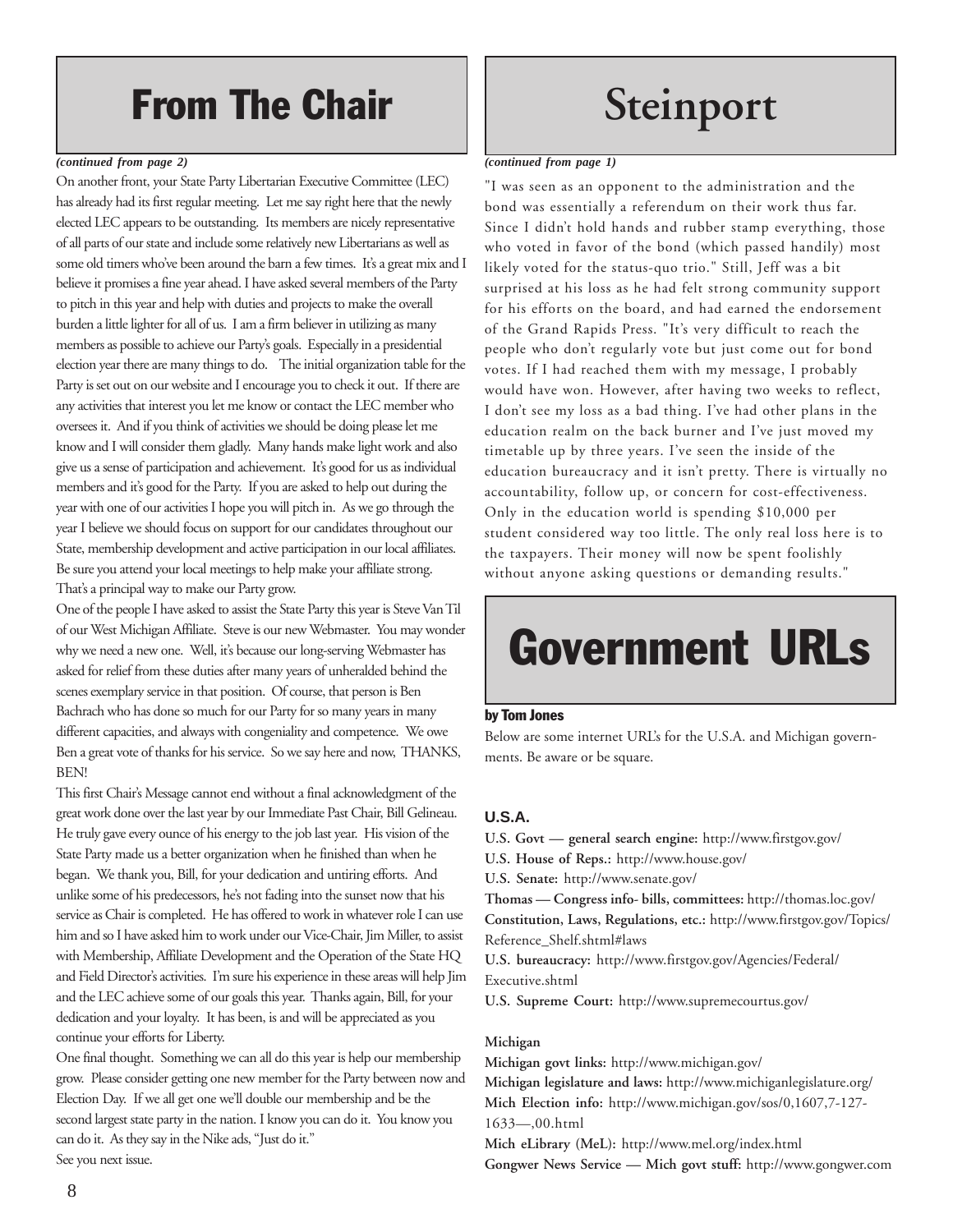# **LEC Minutes**

#### Minutes of LEC Meeting for May 16, 2004

Meeting called to order at 12:05 by Chairman Donahue

Vice Chair Miller absent.

Motion by Stempfle to accept minutes of the April 17 LEC meeting. Second by Allison. Ayes all.

Motion by White to accept minutes of the February 8 LEC meeting. Second by Jozwiak. Ayes all.

Question was raised about Chairman Donahue handling the pledge program. He will be working on it.

Question was raised about tape recording meetings. Schwartz will bring in a recorder.

Treasurer's report was presented: Treasurer White says that new software is needed; "Treasurer's Expenses" in report is actually a correction factor for past several years; Discussion on end of fiscal year ending on May 31; Petty cash needs to be brought to new office; Campaign funds need to be separate entities.

Treasurer's report was accepted by Chair.

Chairman Donahue reported that there will be a total of 48 delegates for the National Convention; discussion ensued regarding accepting delegates from other states at convention; Mark Powell's Resolution from MI Convention is up on website; Ben Bachrach has asked to be relieved of webmaster responsibilities — Steve VanTil will take over; The Chair seeks to implement an organizational plan for the LEC that will get more people responsible for fewer things.

Treasurer White explained need for financial software. Motion by White to allow purchase of software up to \$600 and also allow periodic expenditures up to \$100. Second by Jozwiak. Motion carried.

At-Large Director Allen reported that Hazel Park office will be cleared out on 22nd. Help would be appreciated. White is to notify utilities. Quinn is to contact Post Office to forward mail. Gelineau is to cancel insurance.

Recess at 1:42. Return at 1:55.

Newsletter editor Lewis reported that due to desire to have last issue go out before convention it was handled in a unique manner; He desires that the NL publication be coordinated with LEC meetings. Chairman asked that newsletters be previewed by LEC prior to publication. Bulk mail permit expires soon - Keith Edwards will renew.

Gelineau provided a general report on goals and future activities for affiliate development.

Regarding candidates and elections, Stempfle would like to see: two leadership conferences; Websites for candidates offered through State website; State-wide slate brochure.

Motion by White to open a Federal Campaign Finance Account with Dianne Szabla as treasurer. Second by Sheill. Ayes all.

Receipt of proceeds from Stuart Ruley estate is being settled with \$4100 of approximately \$5100 in hand. Convention report given by Lewis.

Schwartz reported that more membership sign-up forms need to be printed. Gelineau will oversee.

UMP discussion - as called for at convention - to be done at next LEC meeting.

Donahue suggest we consider incorporation. Moved by White to investigate such a move. Second by Stempfle. Ayes all.

Jozwiak mentioned that no confirmation has been received from insurance company that Midland Fair activities will be covered. Gelineau will look into.

White distributed copies of fliers containing State Platform. Donahue set regular meeting dates for July 25, October 10, December 12, and February 13. Meetings to begin at 12:00. An informal meeting to discuss possible structure

of the LEC is set for August 29.

Meeting adjourned at 4:23

Minutes submitted by Secretary Tom Quinn.



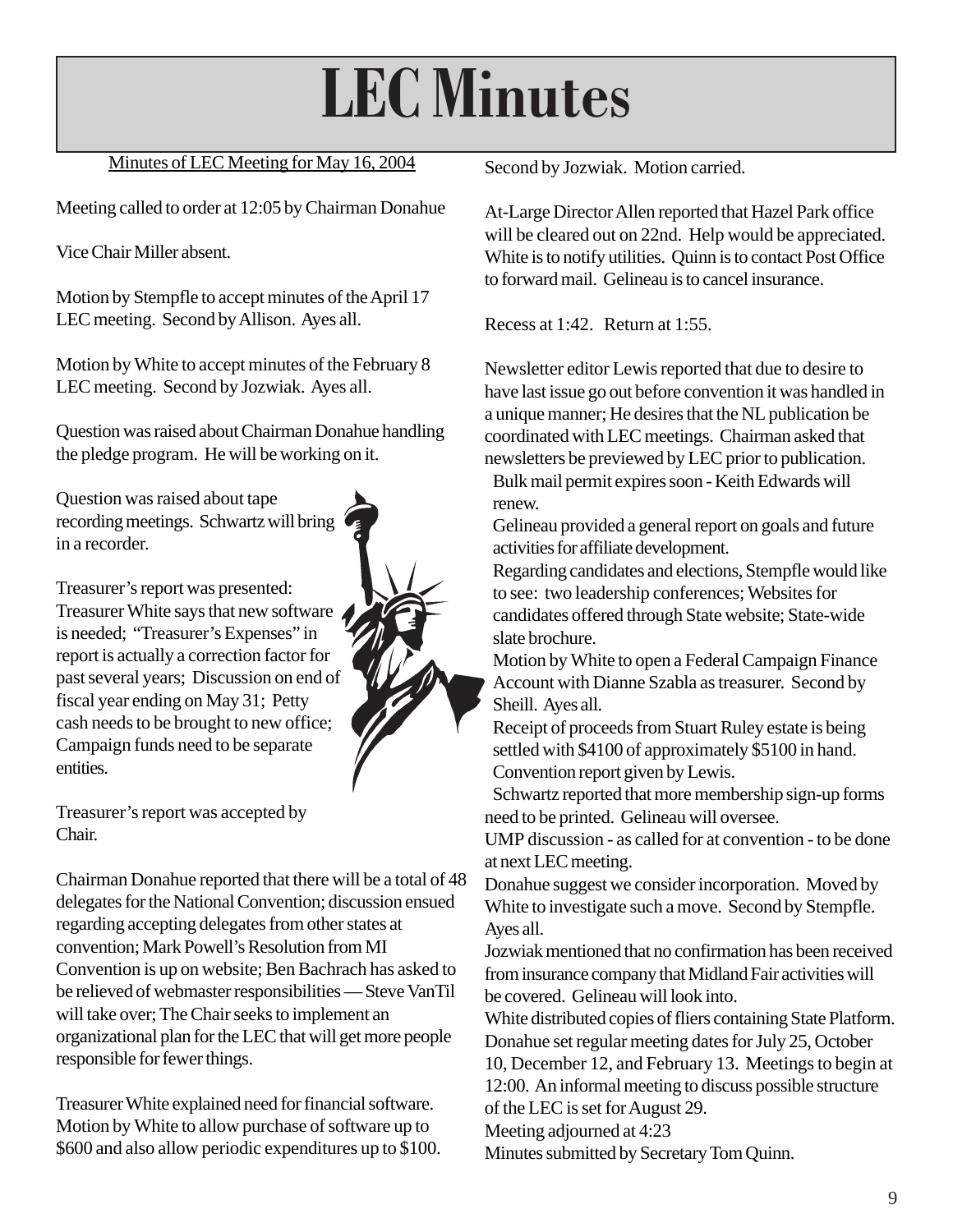## 2004 Libertarian Party Of Michigan **Candidates**

#### **STATE BOARD OF EDUCATION**

Scotty Boman

Ernie Whiteside

#### **UNIVERSITY OF MICHIGAN BOARD OF REGENTS** Michael R. Corliss James Lewis Hudler

**MICHIGAN STATE UNIVERSITY BOARD OF TRUSTEES** Bill Hall Michael H. Miller

#### **WAYNE STATE UNIVERSITY BOARD OF GOVERNORS**

Jerry Jankiewicz

Thomas W. Jones

#### **REPRESENTATIVES IN CONGRESS**

DISTRICT 1. John W. Loosemore DISTRICT 2. Steve Van Til DISTRICT 3. Warren Adams DISTRICT 4. Albert Chia, Jr. DISTRICT 5. Clint Foster DISTRICT 6. Erwin J. Haas DISTRICT 7. Kenneth Proctor DISTRICT 8. Will Tyler White DISTRICT 9. Robert W. Schubring DISTRICT 10. Phoebe A. Basso DISTRICT 11. Charles L. Basso, Jr. DISTRICT 12. Dick Gach DISTRICT 13. Eric Gordon DISTRICT 14. Michael L. Donahue DISTRICT 15. Gregory Scott Stempfle **STATE REPRESENTATIVE** DISTRICT 12. Raymond H. Warner DISTRICT 13. Bruce Morse DISTRICT 16. David Nagy DISTRICT 17. Kerry L. Morgan DISTRICT 23. Richard J. Secula DISTRICT 26. Sara L. Sjoberg DISTRICT 27. Lloyd W. Sherman DISTRICT 28. Stephen J.Samoranski, II DISTRICT 31. James Miller DISTRICT 32. Joseph L.Zemens DISTRICT 39. Nathan E. Allen DISTRICT 45. Retta Fontana DISTRICT 54. David H. Raaflaub

DISTRICT 56. Lance Piedmonte DISTRICT 71. Mark Powell DISTRICT 72. William Robert Wenzel, III DISTRICT 73. Ron Heeren DISTRICT 74. Tracey Gelineau DISTRICT 77. Wayne R. Dial DISTRICT 86. Bill Gelineau DISTRICT 90. Mariano Diaz, Jr. **Kent County COUNTY CLERK** Lynne Bradley-Horan **GAINES TOWNSHIP TRUSTEE** Jamie Lewis **Macomb County COUNTY COMMISSIONER** DISTRICT 1. Paul Stables DISTRICT 3. Lisa Ladochi DISTRICT 4. Michael Jablonski DISTRICT 5. James Allison DISTRICT 6. Laurel Pietrangelo DISTRICT 8. Daniel Flamand DISTRICT 19. Scott Allen DISTRICT 20. Nicole Michalak DISTRICT 21. John Bonnell DISTRICT 24. Keith Edwards **Oakland County COUNTY CLERK** Joseph Server **COUNTY COMMISSIONER** DISTRICT 7. Daniel J. Sheill DISTRICT 11. Brian James Kelly DISTRICT 18. Fredrick Thomas Martin DISTRICT 21. Darrell Donald Johnson **Ottawa County COUNTY CLERK** Rebecca Brockmeier **REGISTER OF DEEDS** Celeste Van Til **Wayne County COUNTY COMMISSIONER** DISTRICT 4. Ed Karpinski **State-Wide Non-Partisian JUSTICE OF THE SUPREME COURT** Leonard Schwartz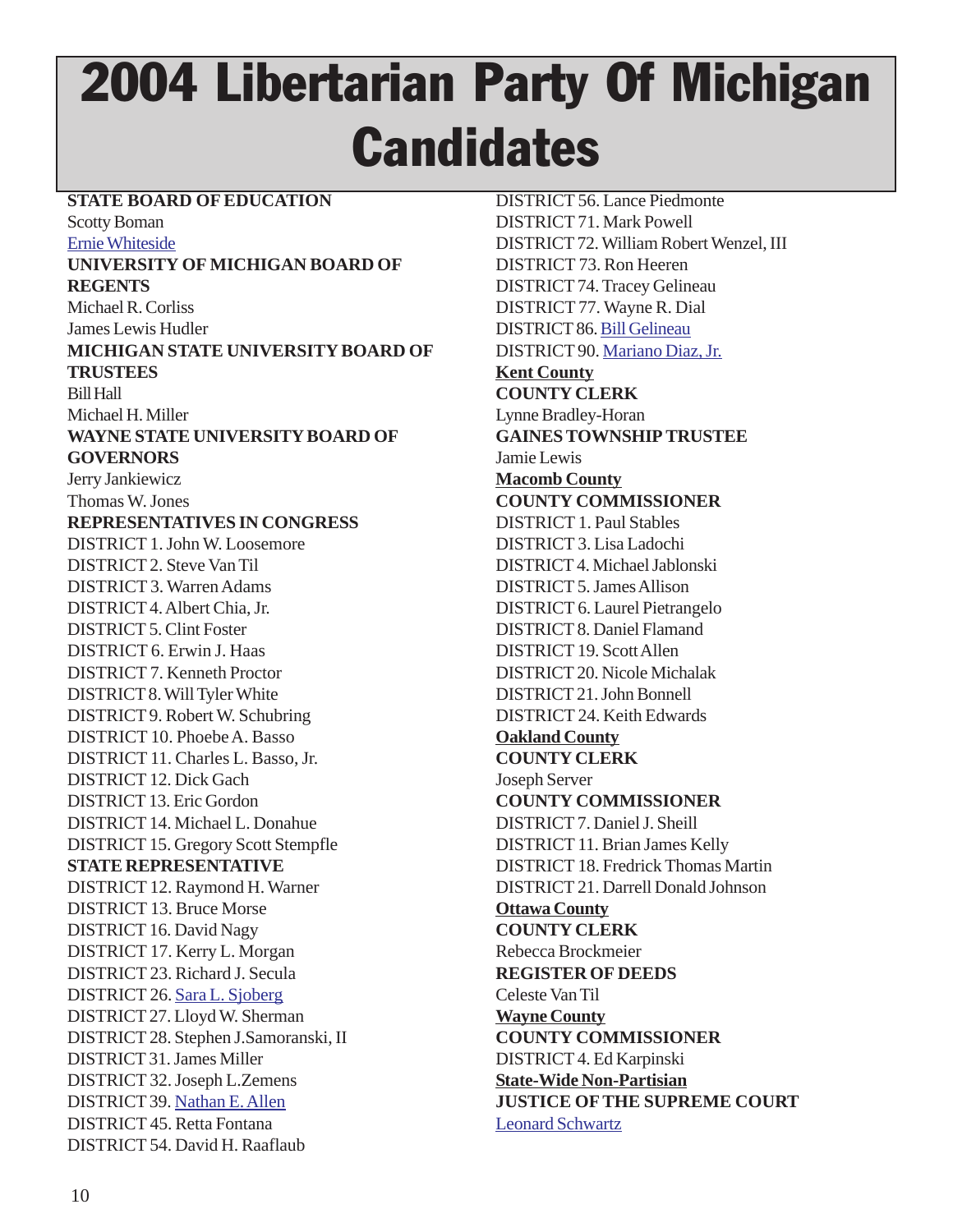### Libertarians Delivering the **Message**



### **Andy LeCureaux**

**Office:** Hazel Park city council- 2001 and re-elected in 2003 **Positions Held:** Being the top vote getter in 2003 I was named (as is customary not required) Mayor Pro-Tem.

**City Population:** Just under 19,000

**City Budget:** \$10.8 million.

**What made you decide to join the party and when?** I joined the party in 1998 but have voted Libertarian or independent all my adult life. I joined because I wanted to get involved in the fight against income taxes and ending failed the war on drugs.

**What has been your involvement in the LP?** I was a LPOC executive board member in 2000 until I was elected to city council in 2001. I also was candidate for U.S. Congress in 2000, but raised no money and only answered league of women voters and newspaper questionnaires.

**What would you say was your key to winning this office?** Having a good campaign team, working hard by walking door to door and listening to the voters concerns. I also attended and sometimes spoke at city council meetings and was appointed to the youth assistance committee. The second race I had gained alot of support from people that I got to know while serving my first two year term and continuing to walk door to door. Both times I sought and received the endorsement of the Hazel Park firefighters union.

**What has been your biggest political accomplishment in promoting libertarianism since being elected?** Thinking for myself, listening to those in the council and the city and taking a big chance and firing a seemingly popular city manager against the wishes of alot of supporters, including the sitting Mayor. There was a threatened recall but it never materialized, and we found out that the city was in worse financial shape than we first thought. We put in a new city manager and new finance director/ treasurer, cut the fat from the budget with help from the unions concessions and their ideas to save money and

jobs,( we did lay off six part time, four full time employees and have not filled four vacant police officer positions) we also cut back on programs and services and did not raise property taxes, we did raise fees in many areas. Seven months latter the Mayor resigned. The underlying reasons for firing the city manager is that three of the five on council (myself included) felt money was not being spent wisely and with enough concern for the future of the city. When we asked questions about the empty water fund surplus, the failed attempt to relocate city hall, the land acquisition for the move before the required vote of the citizens and not bidding out the \$9.7 million Ice Arena project, the answers made us suspicious of wrong doing, pocketing money or kickbacks. As is the desire of many Libertarians I was not the majority on council but instead the third vote that made the majority. I made the motion that meeting to fire the city manager. We took the heat that followed and survived and kept the city out of bankruptcy. Another accomplishment that I am very proud of is my appointment to a twelve town trash board. This appointment meant that the rest of council trusted me to represent our city on this board that has its own \$8.5 million budget. They all know that I am the Libetarian. The board is made up of mostly city managers or DPW directors and one city attorney. There are only two elected officials on the board, myself and a city councilman from Troy, Martin Howrylak. Together with the lead of another city Royal Oak we ( Troy, Royal Oak and Hazel Park) have lowered rates 20%, stopped the planned construction of a golf course on our capped landfill and returned over \$2 million to the member cities from the construction money. I was elected secretary of this board and sit on two standing committees that are seeking to settle pending law suits and have the support of the current chair to be the next chairperson. I never thought that when I got into politics that I would have been literally talking trash.

I encourage everyone to get involved in their hometown city government by starting to attend council meetings reading the local paper that covers the meetings and apply to a board or commission. Its easier than you think and so much fun to make good things happen!!!! Go for it I'm glad I did!!!